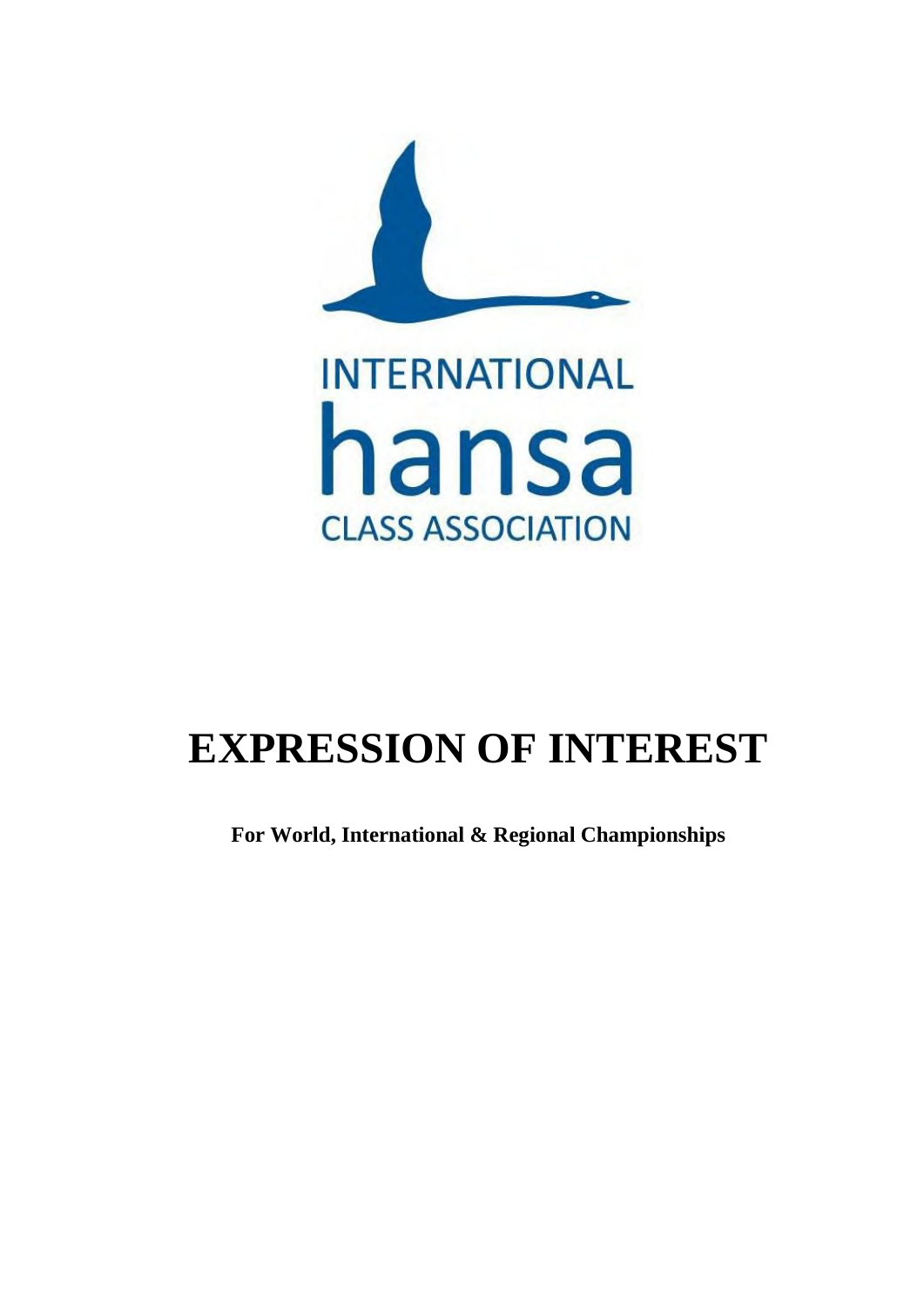### **EXPRESSION OF INTEREST**

#### Evaluation criteria for future World, International or Regional Championships

Organising Authorities are requested to apply for an event by April 30, with a minimum of 18 months prior to the proposed event. The IHCA will make a decision and advise which application is selected to host the event by May 30.

Please address the criteria below and include additional information where appropriate.

#### **Event Organisation & Management**

| Organising Authority is a WS MNA affiliated Club or Class Association- Yes               | $\overline{N_0}$ |  |
|------------------------------------------------------------------------------------------|------------------|--|
| Provide the composition of the Organising Committee - Chairperson, Secretary, Host Club/ |                  |  |
| Venue & Race Managment Representative (Where possible)                                   |                  |  |
|                                                                                          |                  |  |
|                                                                                          |                  |  |
|                                                                                          |                  |  |
|                                                                                          |                  |  |
|                                                                                          |                  |  |
|                                                                                          |                  |  |

Please provide the details below:

#### **Host Club / Venue**

| Details of accessible competitor facilities (number and dimensions of accessible toilets, showers and |
|-------------------------------------------------------------------------------------------------------|
|                                                                                                       |
|                                                                                                       |
|                                                                                                       |
|                                                                                                       |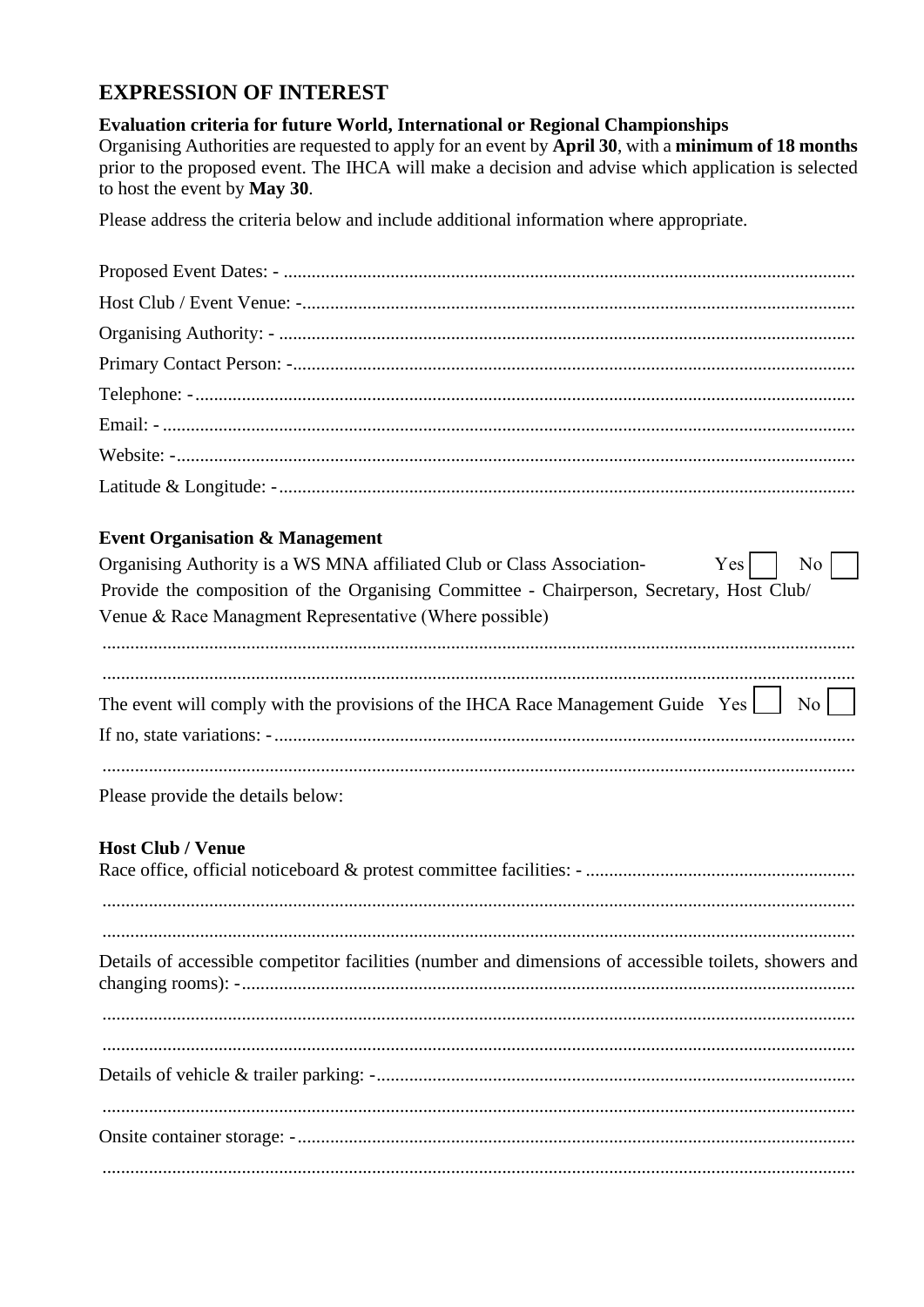| Crane/s for launching SKUD 18 (if applicable): -                                                 |
|--------------------------------------------------------------------------------------------------|
|                                                                                                  |
| Personal hoisting equipment (type and numbers) for transferring sailors with a disability: -     |
| Details for launching RIBs and Hansa boats, including boats on trolleys with seated sailors: -   |
|                                                                                                  |
|                                                                                                  |
|                                                                                                  |
|                                                                                                  |
|                                                                                                  |
| Provide list of accessible accommodation at the time of submission (see format in Appendix 1): - |
|                                                                                                  |
|                                                                                                  |
| <b>Community Consultation</b>                                                                    |
| Local Government Authority is consulted: -                                                       |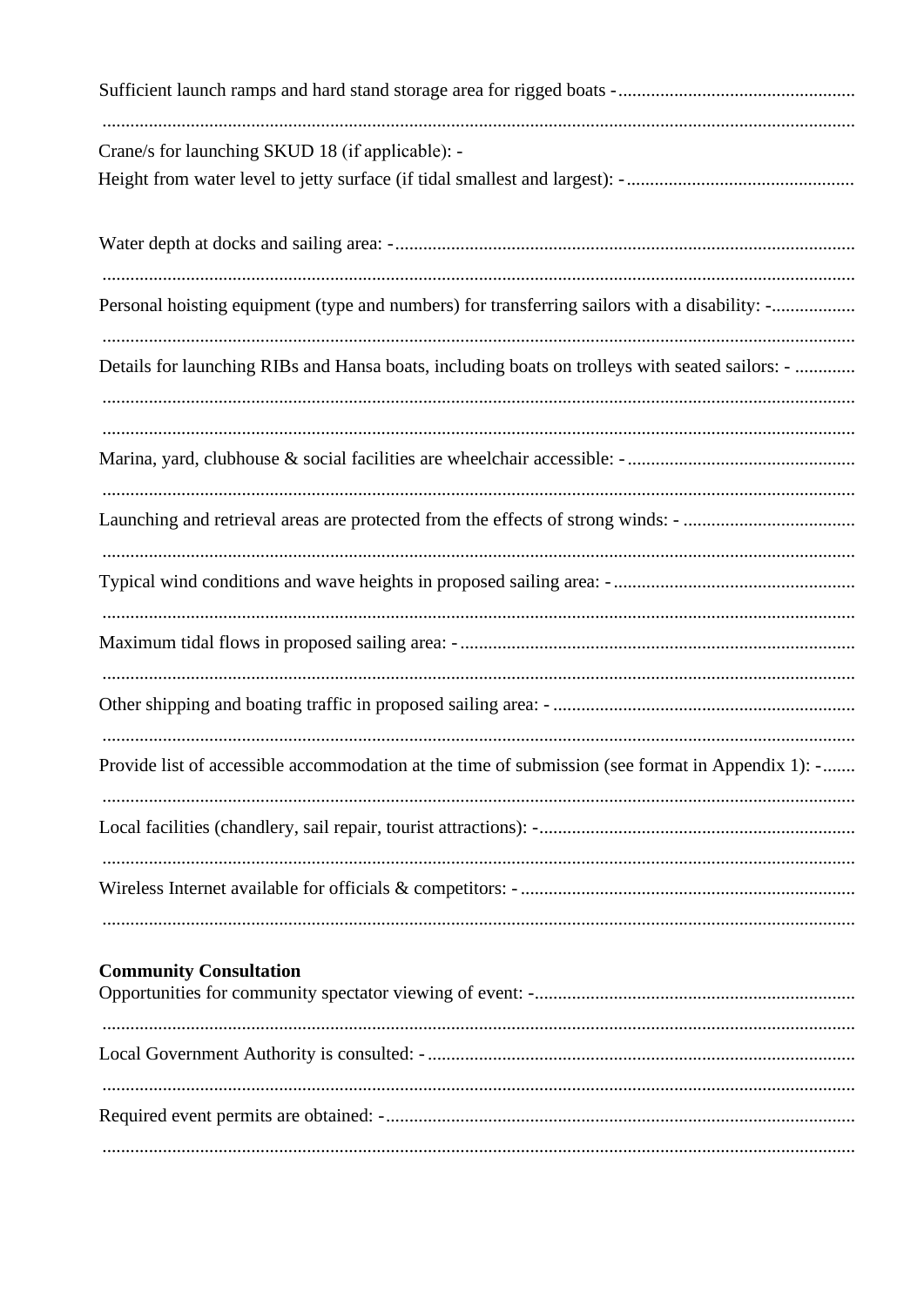#### **Race Management**

| <b>Race Management</b><br>Accredited National or International Race Officer appointed as Principal Race Officer: -                 |
|------------------------------------------------------------------------------------------------------------------------------------|
|                                                                                                                                    |
|                                                                                                                                    |
| Suitable and sufficient Race Management Resources (officials, boats, buoys & tackle): -                                            |
| Effective rescue capability –<br>Number of rescue craft (recommended minimum of one rescue vessel for each 5 competing craft): -   |
|                                                                                                                                    |
|                                                                                                                                    |
|                                                                                                                                    |
| <b>Risk Management</b>                                                                                                             |
|                                                                                                                                    |
|                                                                                                                                    |
|                                                                                                                                    |
| Pandemic RISK MANAGEMENT according to national procedures Covid 19 Plan                                                            |
| <b>Communication - Tick box for Yes</b><br>WS Standard Notice of Race, Entry Form and Sailing Instructions proforma used           |
| NOR & Sailing Instructions - approved by IHCA TD & Jury<br>Chairperson                                                             |
| Distribution of NOR or promotional material to all National clubs and IHCA                                                         |
| Event information provided to IHCA for website                                                                                     |
| Media releases distributed (minimum pre & post-event)                                                                              |
| Provision of unencumbered photographic images for IHCA promotional purposes                                                        |
| Media access to on-water                                                                                                           |
| <b>Commercial</b><br>Please name sponsors and identify their principal business (in confidence): --------------------------------- |

--------------------------------------------------------------------------------------------------------------------------

Draft event budget provided ---------------------------------------------------------**Yes No**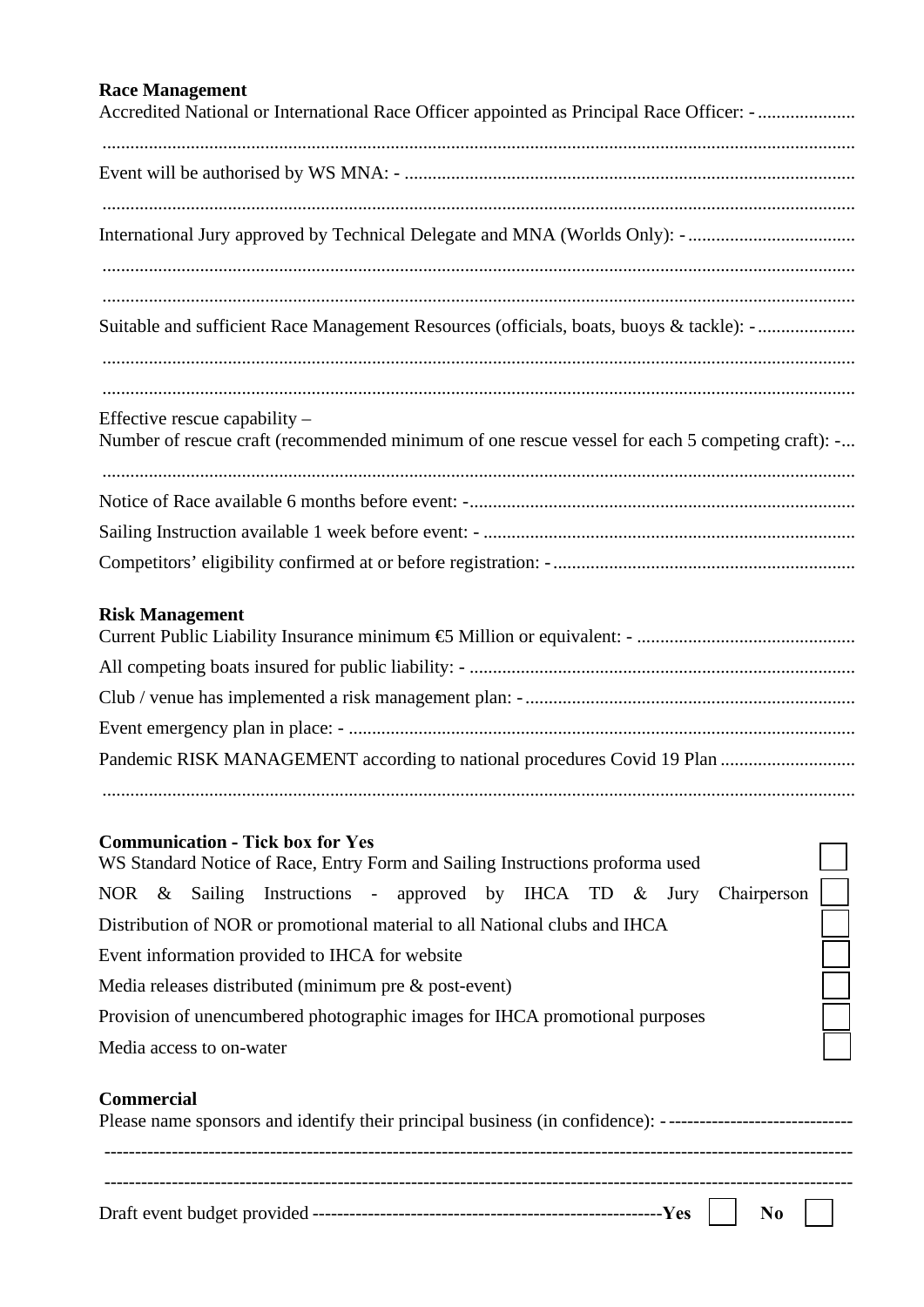Estimated number of national entries: -...............................

Estimated number of international entries: - .......................

Estimated number of total entries: - ....................................

#### **Application Process**

The Organising Authority should submit its Expression of Interest by addressing the criteria above and returning the completed form with all supporting material by email to: -

The Secretary International Hansa Class Association Inc. Email: [info@hansaclass.org](mailto:info@hansaclass.org)

**Please note: Expressions of Interest close on April 30 each year.**